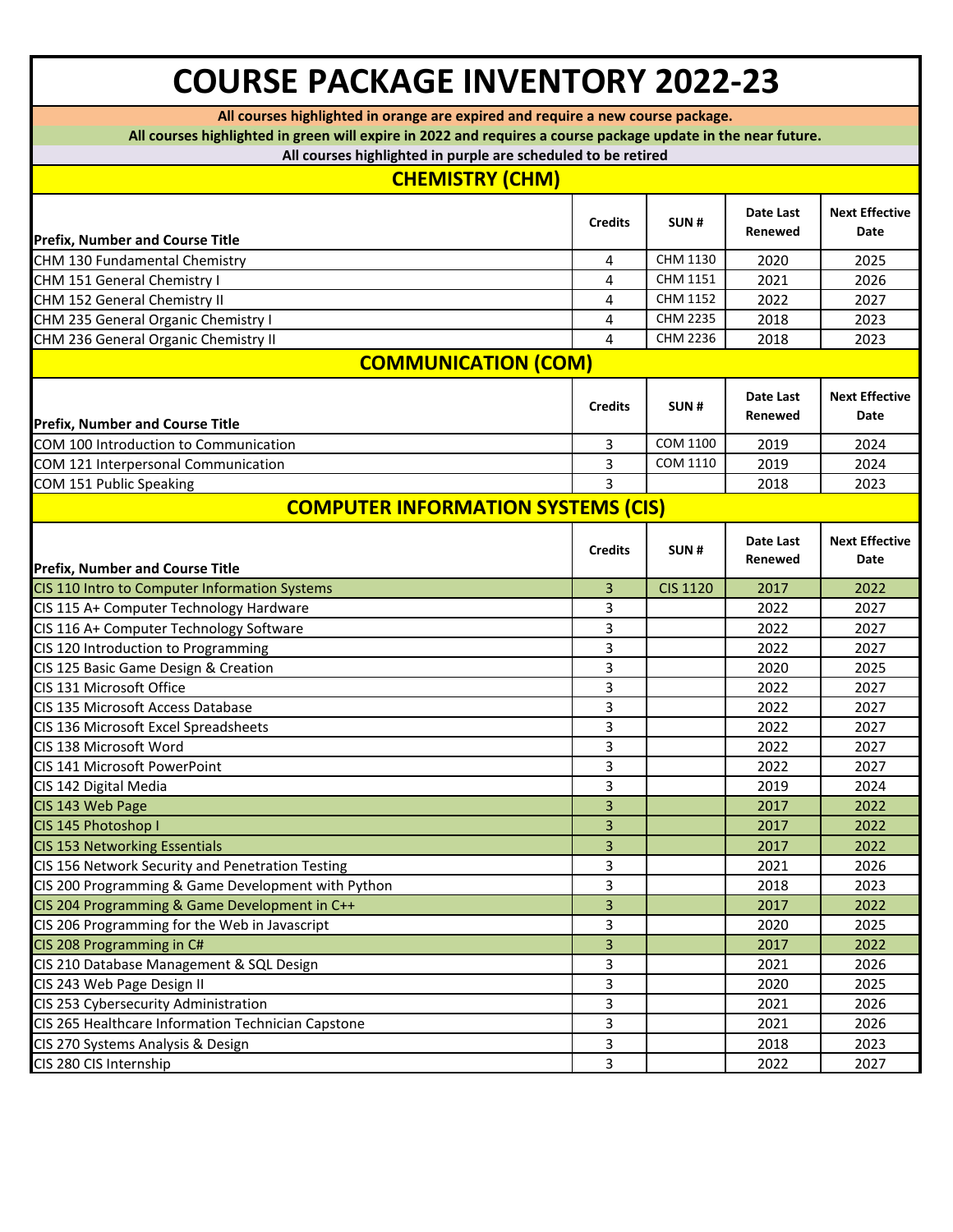| <b>COMPUTER SCIENCE (CSC)</b>                                 |                |      |                      |                               |  |  |
|---------------------------------------------------------------|----------------|------|----------------------|-------------------------------|--|--|
| <b>Prefix, Number and Course Title</b>                        | <b>Credits</b> | SUN# | Date Last<br>Renewed | <b>Next Effective</b><br>Date |  |  |
| <b>CSC 110 Computer Science I</b>                             | 4              |      | 2017                 | 2022                          |  |  |
| CSC 210 Computer Science II                                   | 4              |      | 2018                 | 2023                          |  |  |
|                                                               |                |      |                      |                               |  |  |
| <b>CULINARY ARTS (CUL)</b>                                    |                |      |                      |                               |  |  |
| <b>Prefix, Number and Course Title</b>                        | <b>Credits</b> | SUN# | Date Last<br>Renewed | <b>Next Effective</b><br>Date |  |  |
| <b>CUL 111 Introduction to Culinary</b>                       | 4              |      | 2021                 | 2026                          |  |  |
| CUL 112 Techniques of Healthy Cooking                         | $\overline{4}$ |      | 2017                 | 2022                          |  |  |
| CUL 113 Saucier: "The Art of Stocks, Soups and Sauces"        | 4              |      | 2017                 | 2022                          |  |  |
| <b>CUL 114 Baking and Pastry</b>                              | 4              |      | 2017                 | 2022                          |  |  |
| CUL 115 ServSafe/HACCP: Sanitation & Safety Management        | 3              |      | 2016                 | 2021                          |  |  |
| CUL 116 Human Resource Management in the Hospitality Industry | 3              |      | 2016                 | 2021                          |  |  |
| CUL 117 Purchasing and Receiving in the Hospitality Industry  | 3              |      | 2016                 | 2021                          |  |  |
| CUL 118 Marketing in the Hospitality Industry                 | 3              |      | 2016                 | 2021                          |  |  |
| CUL 121 Fundamentals of the Pantry                            | 4              |      | 2021                 | 2026                          |  |  |
| <b>CUL 131 Fundamentals of Sauce</b>                          | 4              |      | 2021                 | 2026                          |  |  |
| <b>CUL 141 Fundamentals of Butchery</b>                       | 4              |      | 2021                 | 2026                          |  |  |
| <b>CUL 211 Food and Beverage Cost Control</b>                 | 3              |      | 2015                 | 2020                          |  |  |
| <b>CUL 212 American Regional Cuisine</b>                      | 4              |      | 2015                 | 2020                          |  |  |
| <b>CUL 213 International Cuisine</b>                          | 4              |      | 2015                 | 2020                          |  |  |
| CUL 214 Hospitality and Culinary Law                          | 3              |      | 2016                 | 2021                          |  |  |
| CUL 215 Art of Bread                                          | 4              |      | 2021                 | 2026                          |  |  |
| CUL 216 Art of Pastry                                         | 4              |      | 2021                 | 2026                          |  |  |
| <b>CUL 217 Art of Confections</b>                             | 4              |      | 2021                 | 2026                          |  |  |
| <b>CUL 220 Culinary Nutrition</b>                             | 4              |      | 2021                 | 2026                          |  |  |
| <b>CUL 230 Preservation Techniques</b>                        | 4              |      | 2021                 | 2026                          |  |  |
| <b>CUL 240 Culinary Business Practices</b>                    | 4              |      | 2021                 | 2026                          |  |  |
| <b>CUL 248 Culinary Capstone</b>                              | 4              |      | 2021                 | 2026                          |  |  |
| CUL 250 Indigenous Fusion I                                   | 4              |      | 2021                 | 2026                          |  |  |
| CUL 251 Indigenous Fusion II                                  | 4              |      | 2021                 | 2026                          |  |  |
| CUL 255 Modern Gastronomy                                     | 4              |      | 2021                 | 2026                          |  |  |
| CUL 270 Restaurant Practicum                                  | 3              |      | 2021                 | 2026                          |  |  |
| CUL 280 Culinary Externship                                   | 3              |      | 2021                 | 2026                          |  |  |
| <b>DENTAL ASSISTING (DAE)</b>                                 |                |      |                      |                               |  |  |
|                                                               |                |      | Date Last            | <b>Next Effecitve</b>         |  |  |
| <b>Prefix, Number and Course Title</b>                        | <b>Credits</b> | SUN# | Renewed              | <b>Date</b>                   |  |  |
| DAE 100 Clinical Dental Assisting I                           | 4              |      | 2022                 | 2027                          |  |  |
| DAE 101 Biomedical Dental Science                             | 3              |      | 2022                 | 2027                          |  |  |
| DAE 105 Dental Infection Control                              | 1              |      | 2022                 | 2027                          |  |  |
| DAE 111 Dental Radiology                                      | 2              |      | 2020                 | 2025                          |  |  |
| DAE 112 Dental Radiology Lab                                  | 1              |      | 2020                 | 2025                          |  |  |
| DAE 114 Clinical Procedures                                   | 6              |      | 2022                 | 2027                          |  |  |
| DAE 115 Office Management for the Dental Assistant            | 1              |      | 2022                 | 2027                          |  |  |
| DAE 118 Dental Materials                                      | 2              |      | 2022                 | 2027                          |  |  |
| DAE 120 Dental Specialties                                    | 3              |      | 2022                 | 2027                          |  |  |